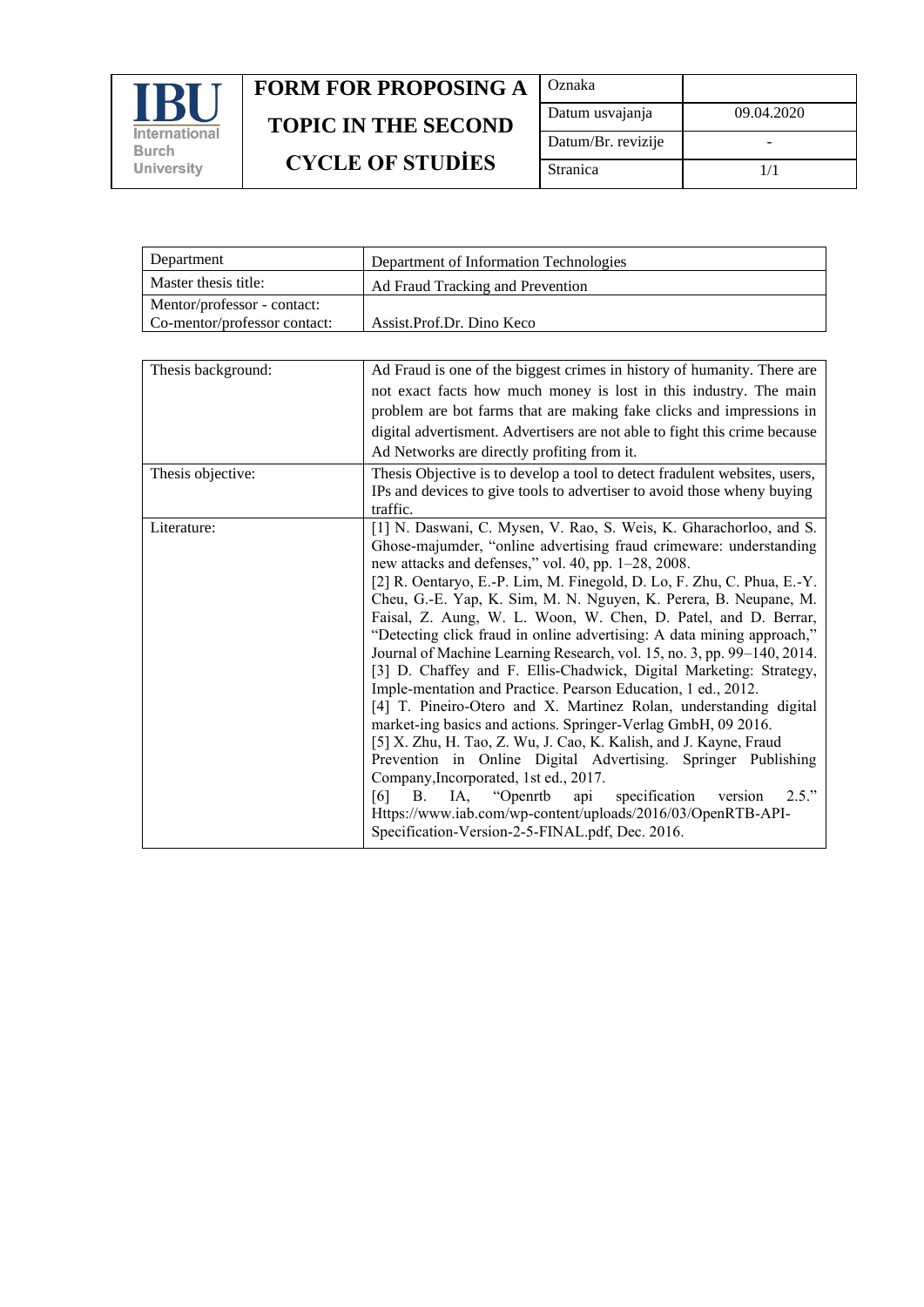

| Oznaka             |            |
|--------------------|------------|
| Datum usvajanja    | 09.04.2020 |
| Datum/Br. revizije |            |
| Stranica           | 1/1        |

| Department                                                  | <b>Information Technologies</b>                                                                |
|-------------------------------------------------------------|------------------------------------------------------------------------------------------------|
| Master thesis title:                                        | Automatic Text Summarization of Written Material in Bosnian,<br>Serbian and Croatian Languages |
| Mentor/professor - contact:<br>Co-mentor/professor contact: | Dino Kečo – dino.keco@ibu.edu.ba                                                               |

| Thesis background: | Summarization is the task of condensing a piece of text to a shorter                                                                                                                                                                                  |
|--------------------|-------------------------------------------------------------------------------------------------------------------------------------------------------------------------------------------------------------------------------------------------------|
|                    | version, reducing the size of the initial text while at the same time                                                                                                                                                                                 |
|                    | preserving key informational elements and the meaning of content. Since                                                                                                                                                                               |
|                    | manual text summarization is a time expensive and generally laborious                                                                                                                                                                                 |
|                    | task, the automatization of the task is gaining increasing popularity and                                                                                                                                                                             |
|                    | therefore constitutes a strong motivation for academic research. With                                                                                                                                                                                 |
|                    | growing amount of textual data circulating in the digital space, there is a                                                                                                                                                                           |
|                    | need to develop machine learning algorithms that can automatically                                                                                                                                                                                    |
|                    | shorten longer texts and deliver accurate summaries. By a large majority,                                                                                                                                                                             |
|                    | most of the research in text summarization has been conducted for                                                                                                                                                                                     |
|                    | English texts, and other resource-rich languages such as German,                                                                                                                                                                                      |
|                    | Spanish, French and Chinese. However, there is a distinct lack of                                                                                                                                                                                     |
|                    | research in this field regarding the South Slavic language group, namely                                                                                                                                                                              |
|                    | Bosnian, Serbian and Croatian languages.                                                                                                                                                                                                              |
| Thesis objective:  | The main objective of this thesis is the creation of an automatic text<br>summarization system for use on Bosnian, Serbian and Croatian<br>language materials, whose generated summaries should:<br>1. fluently parse the intended messages and texts |
|                    | 2. reduce reading time and speed up the process of researching for<br>relevant information                                                                                                                                                            |
|                    | Moreover, a secondary objective of the thesis would be brining more<br>attention to research in the field of text summarization for the South<br>Slavic language group, a topic which is not that commonly discussed in<br>academic circles.          |
| Literature:        | M. Allahyari, S. Pouriyeh, M. Assefi, S. Safaei, E. D., J. B., and K.<br>Kochut, "Text Summarization Techniques: A Brief Survey,"<br>International Journal of Advanced Computer Science and Applications,<br>vol. 8, no. 10, 2017.                    |
|                    | J. L. Neto, A. A. Freitas, and C. A. A. Kaestner, "Automatic Text<br>Summarization Using a Machine Learning Approach," Advances in<br>Artificial Intelligence Lecture Notes in Computer Science, pp. 205-215,<br>2002.                                |
|                    | R. Nallapati, B. Zhou, C. D. Santos, C. Gulcehre, and B. Xiang,<br>"Abstractive Text Summarization using Sequence-to-sequence RNNs<br>and Beyond," Proceedings of The 20th SIGNLL Conference on<br>Computational Natural Language Learning, 2016.     |
|                    | T. Baumel and M. Elhadad, "A Survey of Neural Models for Abstractive<br>Summarization," Multilingual Text Analysis, pp. 175-199, 2019.                                                                                                                |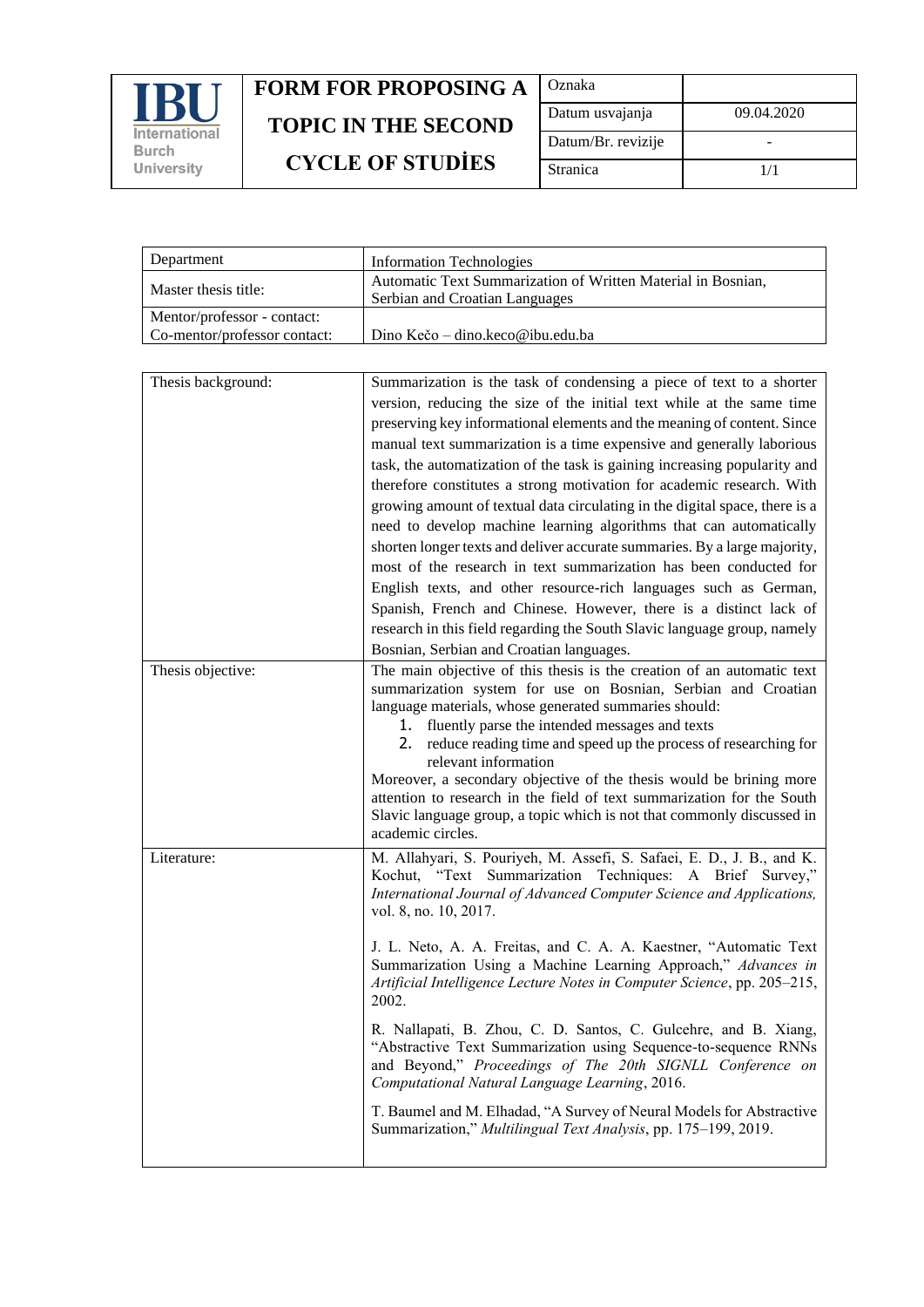

| Oznaka             |            |
|--------------------|------------|
| Datum usvajanja    | 09.04.2020 |
| Datum/Br. revizije |            |
| Stranica           | 1/1        |

| Department                   | Information Technologies                                   |
|------------------------------|------------------------------------------------------------|
| Master thesis title:         | Sentiment Analysis of Written Material in Bosnian Language |
| Mentor/professor - contact:  |                                                            |
| Co-mentor/professor contact: | Dino Kečo - dino.keco@ibu.edu.ba                           |

| Thesis background: | Sentiment analysis is a text analysis method that detects polarity (e.g. a  |
|--------------------|-----------------------------------------------------------------------------|
|                    | positive or negative opinion) within text, whether a whole document,        |
|                    | paragraph, sentence, or clause. It is a type of contextual mining of text   |
|                    | which identifies and extracts subjective information in source material,    |
|                    | and helps various businesses to understand the social sentiment of their    |
|                    | brand, product or service while monitoring online conversations. The        |
|                    | problem of sentiment analysis and determination of comments                 |
|                    | sentiment is not a new area of research, but with the appearance of         |
|                    | machine processing of natural language and machine learning                 |
|                    | algorithms for classification, greater progress in this area has been       |
|                    | made. However, most developed tools for sentiment analysis are              |
|                    | based on the English language, and similar resource-rich languages.         |
|                    | There is a distinct lack of proper sentiment analysis systems for the       |
|                    | Bosnian language, whose language, morphological and grammar                 |
|                    | complexity makes the analysis of texts even more difficult.                 |
| Thesis objective:  | The main objective of this thesis is the creation of an effective sentiment |
|                    | analysis and classification system for textual material in Bosnian, a       |
|                    | morphologically complex South Slavic language.                              |
|                    | Additionally, a secondary objective of the thesis would be brining more     |
|                    | attention to research in the field of sentiment analysis for the South      |
|                    | Slavic language group, a topic which is not that commonly discussed in      |
|                    | academic circles.                                                           |
|                    |                                                                             |
|                    |                                                                             |